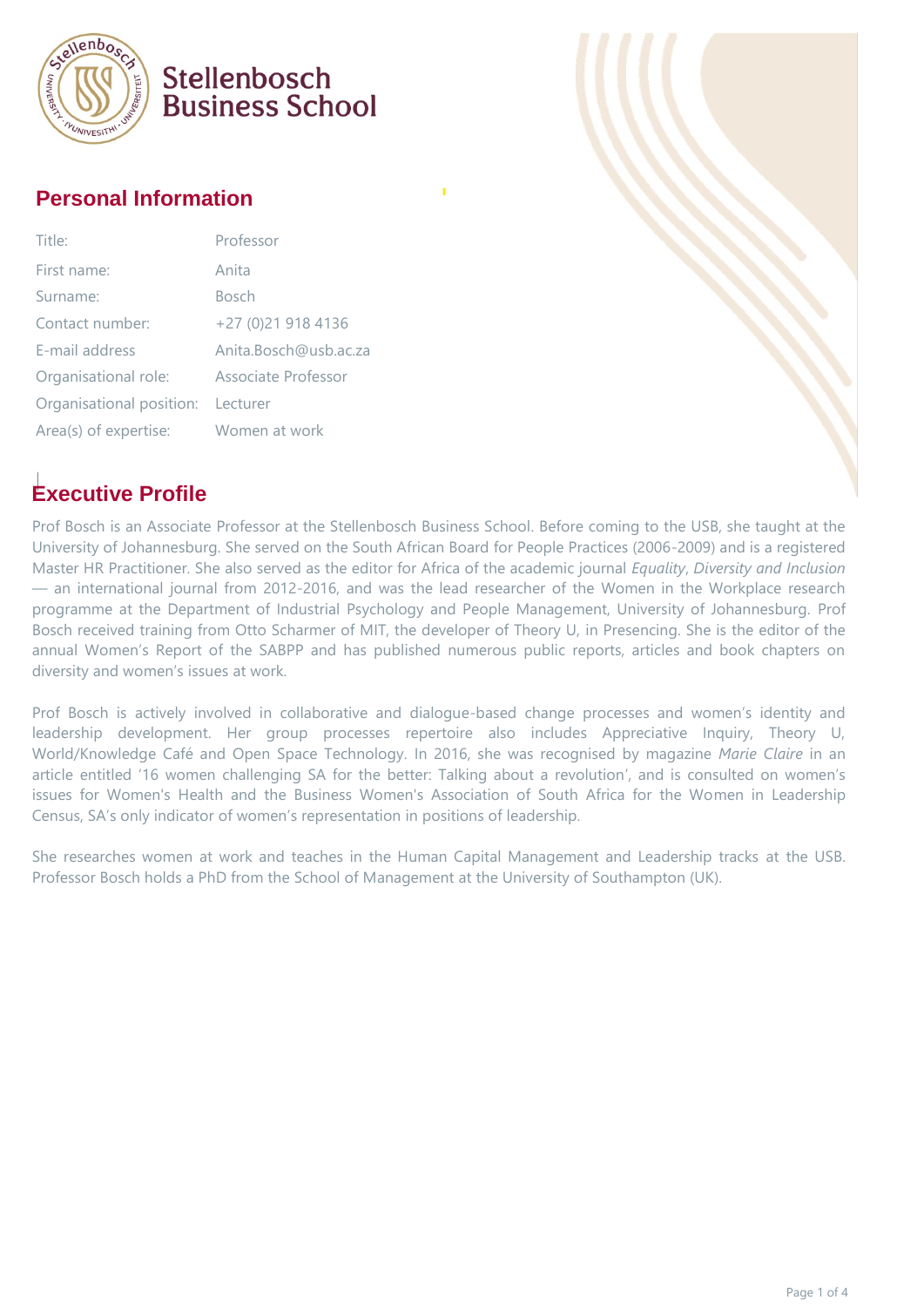

# Stellenbosch<br>Business School

### **Education**

| Year | <b>Degree</b>                      | <b>Field of Study</b>                                | <b>University</b>                | <b>Country</b>        |
|------|------------------------------------|------------------------------------------------------|----------------------------------|-----------------------|
| 2006 | PhD                                | Management                                           | University of Southampton        | <b>United Kingdom</b> |
| 1999 | <b>MCom Business</b><br>Management | Management                                           | <b>Rand Afrikaans University</b> | South Africa          |
| 1993 | <b>BCom Honours</b>                | Human Resource Development Rand Afrikaans University |                                  | South Africa          |
| 1992 | <b>BCom</b>                        | Industrial Psychology                                | Rand Afrikaans University        | South Africa          |

#### **Academic honours and awards**

| Year | <b>Honour/Award</b> | <b>Honour/Award Description</b>         | <b>Country</b> |
|------|---------------------|-----------------------------------------|----------------|
| 2011 | Top paper award     | <b>Faculty of Management Conference</b> | South Africa   |

## **Membership of professional and scientific organisations**

| <b>Organisation</b>                              |
|--------------------------------------------------|
| South African Board for People Practices (SABPP) |
| Academy of Management (AoM)                      |
| Africa Academy of Management (AFAM)              |

## **Academic and Professional Experience**

| <b>Commencement End date</b><br>date |            | <b>Position</b>             | <b>Institution</b>                                                | <b>Country</b> |  |
|--------------------------------------|------------|-----------------------------|-------------------------------------------------------------------|----------------|--|
| 2017/01/01                           |            | Associate Professor         | University of Stellenbosch South Africa<br><b>Business School</b> |                |  |
| 2011/01/01                           | 2016/12/31 | Associate Professor         | University of<br>Johannesburg                                     | South Africa   |  |
| 2011/01/01                           | 2016/12/31 | Lead Researcher             | University of<br>Johannesburg                                     | South Africa   |  |
| 2005/06/01                           | 2017/12/31 | Consultant                  | <b>Oriri Consultants</b>                                          |                |  |
| 2002/01/01                           | 2011/12/31 | Senior Lecturer             | University of<br>Johannesburg                                     | South Africa   |  |
| 1997/01/01                           | 2002/12/31 | Head of the For-profit Unit | Rand Afrikaans University                                         | South Africa   |  |
| 1997/05/01                           | 1997/08/31 | <b>Operations Manager</b>   | <b>Documentation Associates</b><br>Consulting Group (Pty)<br>Ltd  |                |  |
| 1994/09/01                           | 1997/04/30 | Independent HR consultant   |                                                                   |                |  |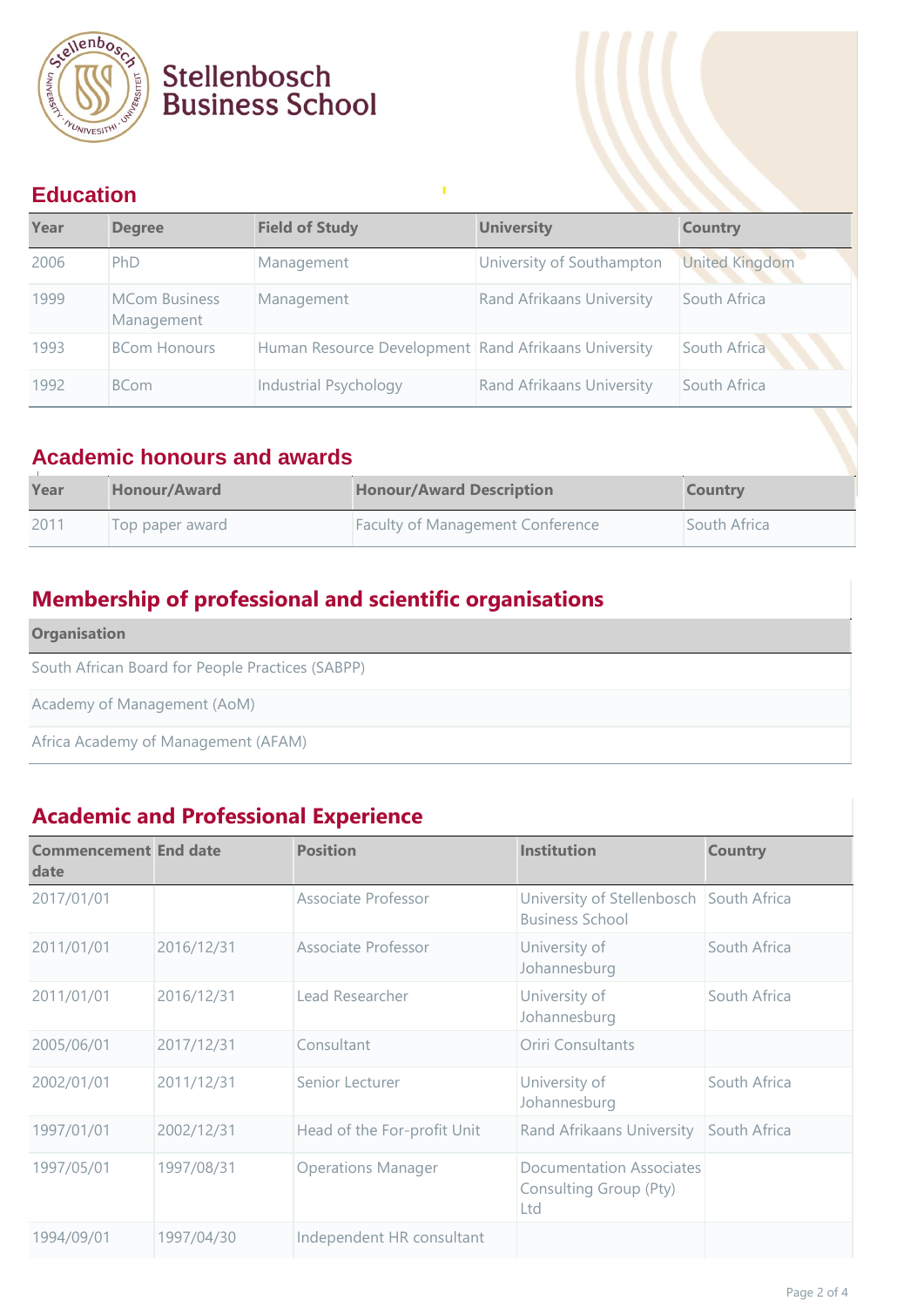

# 1993/10/01 1994/09/30 Client support consultant and trainer South Africa 1991/07/01 1993/09/30 Bookkeeper South Africa

Stellenbosch<br>Business School

#### **Research**

| <b>Research</b>                                                                                                                        |                                                           |                                                                          |                         |
|----------------------------------------------------------------------------------------------------------------------------------------|-----------------------------------------------------------|--------------------------------------------------------------------------|-------------------------|
| <b>Research Book/Journal Title</b>                                                                                                     | <b>Authors</b>                                            | <b>Publication</b>                                                       | <b>Publication Date</b> |
| Chapter in Book                                                                                                                        |                                                           |                                                                          |                         |
| Pregnancy is here to stay $-$ or is<br>it?                                                                                             | Bosch, A                                                  | SABPP Women's Report 2016                                                | 2016                    |
| Reasons for the gender pay gap<br>- what HR practitioners should<br>know                                                               | Bosch, A                                                  | SABPP Women's Report 2015                                                | 2015                    |
| Work-based identity model<br>testing                                                                                                   | Bester, F, Bosch,<br>A & Bal, PM                          | In Conceptualising and measuring work<br>identity                        | 2015                    |
| Practices of organising and<br>managing diversity in emerging<br>countries: Comparisons<br>between India, Pakistan and<br>South Africa | Bosch, A                                                  | The Oxford Handbook of Diversity in<br>Organizations                     | 2015                    |
| Women in South African<br>academia - a statistical profile                                                                             | Bosch, A                                                  | SABPP Women's Report 2012                                                | 2012                    |
| Mentor profile                                                                                                                         | Bosch, A                                                  | In Venter, M. (Ed.) Wisdom from HR<br>mentors                            | 2011                    |
| Investigating the South African<br>gender pay gap                                                                                      | Bosch, A                                                  | SABPP Women's Report 2011                                                | 2011                    |
| Journal articles                                                                                                                       |                                                           |                                                                          |                         |
| Retention of women<br>accountants: The interaction of<br>job demands and job resources                                                 | Ribeiro, S, Bosch,<br>A & Becker, J                       | South African Journal of Human Resource<br>Management, 14(1), 1-11       | 2016                    |
| Graduate identity development<br>in South Africa: Misaligned<br>warranting and the independent<br>mediator                             | Dunne, I &<br>Bosch, A                                    | Journal of Managerial Psychology 30(3),<br>304-319                       | 2015                    |
| Organisation value? Person<br>value congruence and the<br>relation to organisational<br>commitment                                     | Tabane, T Bosch,<br>A & Roodt, G                          | South African Journal of Labour Relations,<br>$37, 1 - 22$               | 2013                    |
| Life role salience among black<br>dual-career couples in the<br>South African context                                                  | Bosch, A, De<br>Bruin, GP,<br>Kgaladi, B & De<br>Bruin, K | International Journal of Human Resource<br>Management, 23(14), 2835-2853 | 2012                    |
| Research management and<br>research output                                                                                             | Bosch, A                                                  | Acta Commercii, Special Edition, 11(2), 19-<br>30                        | 2011                    |